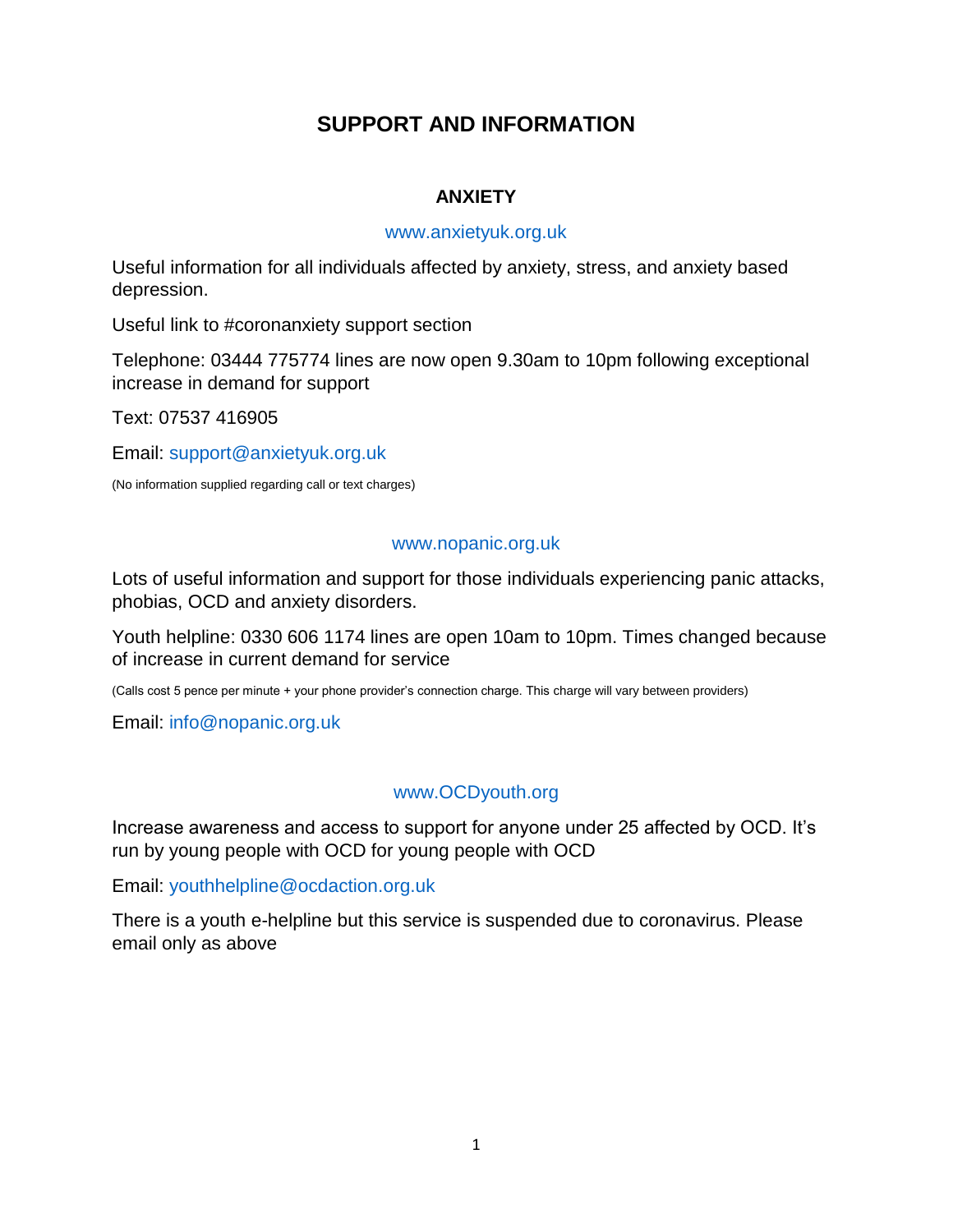## **BEREAVEMENT**

### [www.winstonswish.org](http://www.winstonswish.org/)

A childhood bereavement charity offering practical support and guidance to bereaved children and young people and their families

Please note due to COVID 19 support groups and 1:1 support is currently unavailable

Telephone: 08088 020 021 (9am to 5pm Monday to Friday)

Email: [ask@winstonswish.org](mailto:ask@winstonswish.org)

Crisis message: Text WW to 85258 (24/7 service)

Online chat: [www.winstonswish.org/online-chat](http://www.winstonswish.org/online-chat) (12pm to 4pm Wednesdays and Fridays)

### [www.childbereavementuk.org](http://www.childbereavementuk.org/)

Support when a child or young person dies or for a child or young person when someone is dying

Live chat: Monday to Friday 9am to 5pm

[www.childbereavementuk.org/get-support](http://www.childbereavementuk.org/get-support)

Helpline: 0800 02 888 40 FREE (Monday to Friday 9.30am to 5pm only due to Covid-19)

### [www.griefencounter.org.uk](http://www.griefencounter.org.uk/)

Help for children, young people and their families when someone dies

Please note due to Covid-19 1:1 and groups are suspended

Helpline: 0808 802 0111 (Monday to Friday 9am to 9pm)

Email: [contact@griefencounter.org.uk](mailto:contact@griefencounter.org.uk)

Live chat: Click speech bubble which says "grief talk" in top corner (9am to 9pm Monday to Friday)

## [www.hopeagain.org.uk](http://www.hopeagain.org.uk/)

Support for young people who have experienced a death. Lots of information by young people for young people. This is the youth website for Cruse Bereavement Care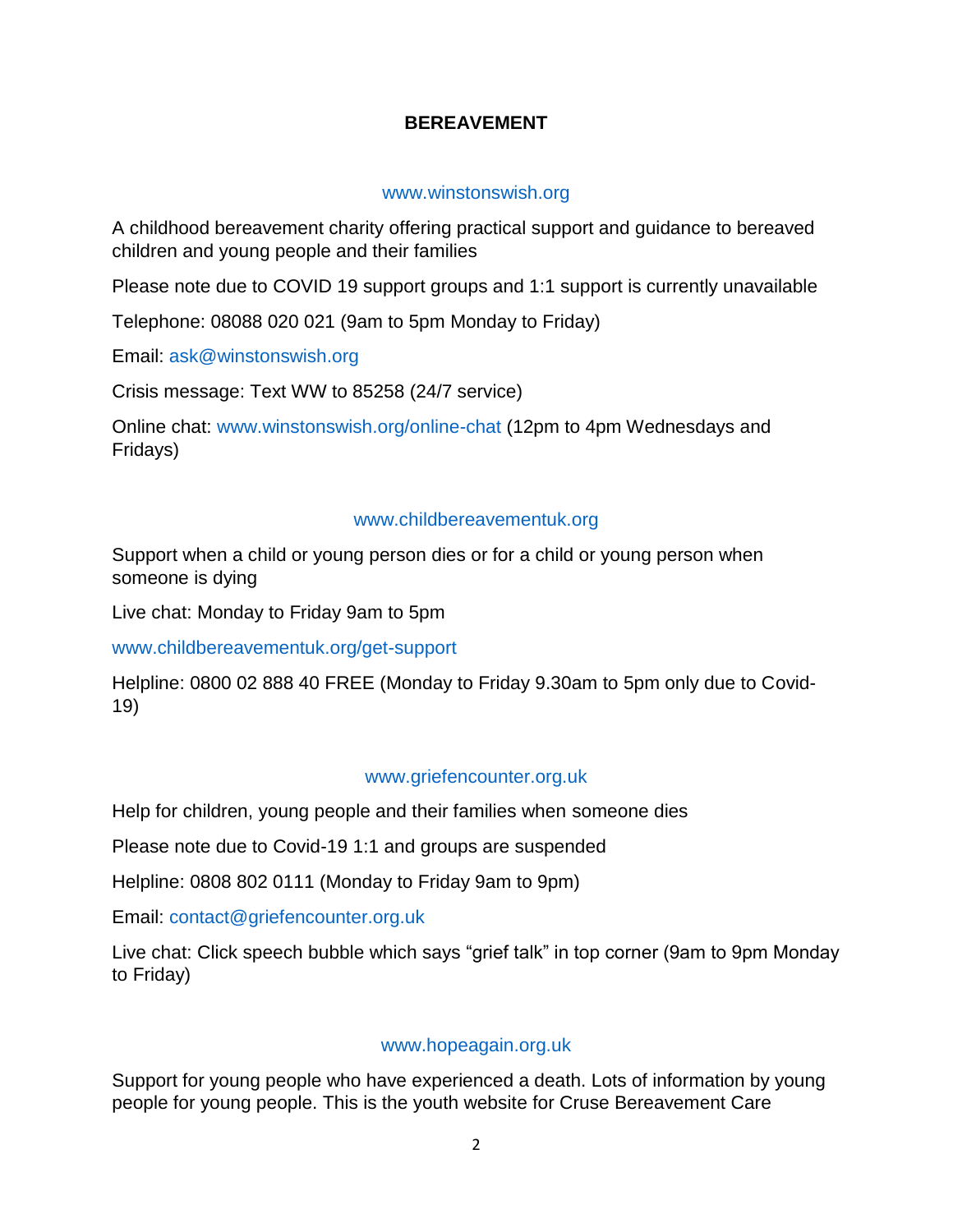Please note face to face contact has been suspended due to Covid-19

Message online

Visit vlog pod

Email: [hopeagain@cruse.org.uk](mailto:hopeagain@cruse.org.uk)

Telephone: 0808 808 1677 (Monday to Friday 9.30am to 5pm)

# BULLYING

# [www.familylives.org.uk](http://www.familylives.org.uk/)

Tel: 0808 800 2222 (Please leave a voicemail if call is not answered)

Email: [askus@familylives.org.uk](mailto:askus@familylives.org.uk)

For any young person experiencing bullying, parents/carers and professionals

There is lots of information and advice on a range of bullying issues on the website

## [www.bulliesout.com](http://www.bulliesout.com/)

Information and support for any young person experiencing bullying

E-mentoring service available by emailing a request to talk to a trained mentor [mentorsonline@bulliesout.com](mailto:mentorsonline@bulliesout.com)

If you wish to speak on telephone then please contact child line 0800 1111

---------------------------------------------------------------------------------------------------------------------

# COUNSELLING AND SUPPORT

[www.changegrowlive.org](http://www.changegrowlive.org/)

Emotional wellbeing service Cardiff and the Vale

Help for young people under 21 with mental and emotional wellbeing, drugs and alcohol, healthy relationships and safer sex and self-harm

Follow on twitter, Facebook or Instagram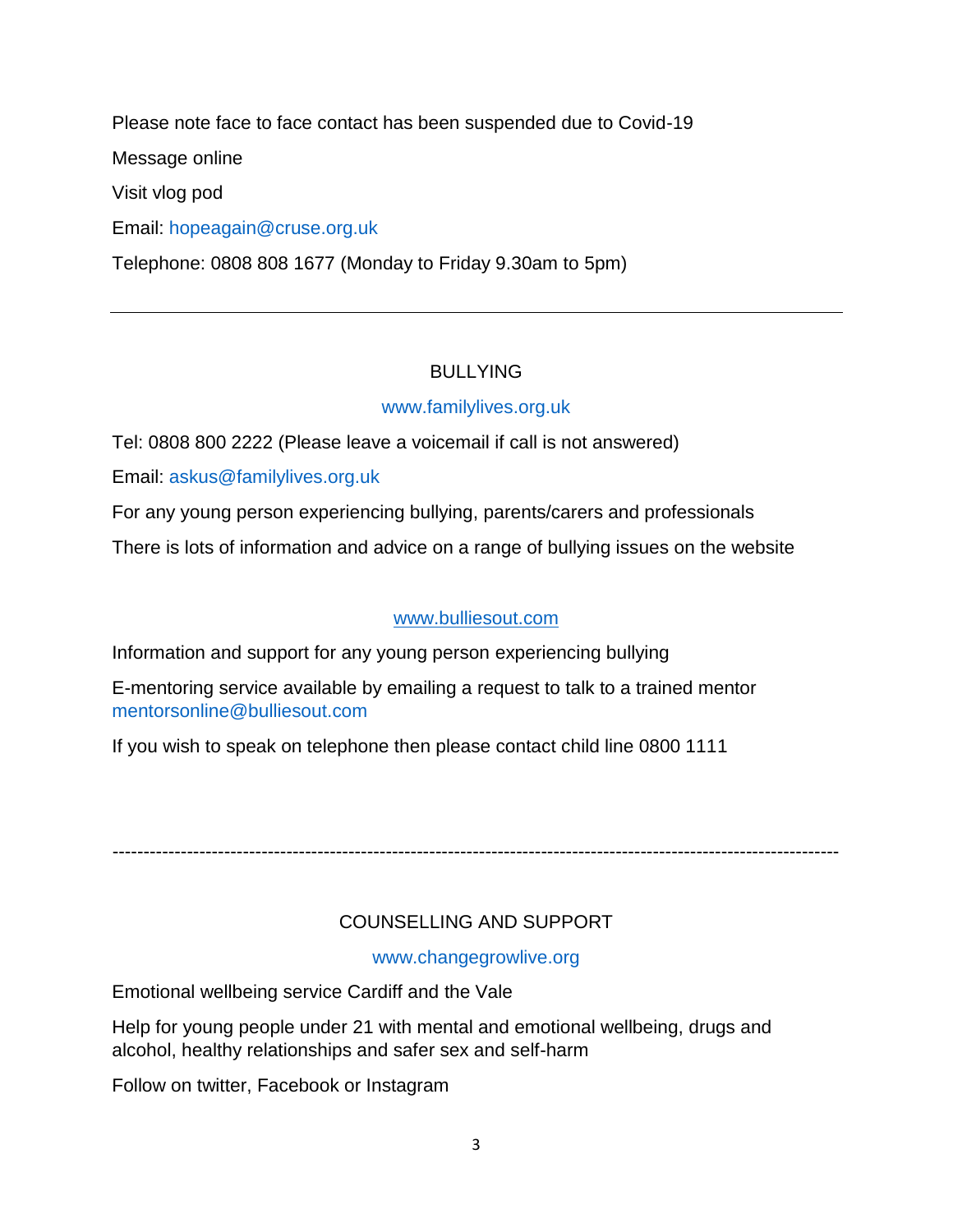### Telephone 0800 008 6879 FREE

### Email [SPOC@cgl.co.uk](mailto:SPOC@cgl.co.uk)

Referrals are still being accepted from young people, parents or carers and professionals but some of the ways you may be contacted and supported may be different in view of Covid-19. You can self-refer on the website using the online referral form or by telephoning the number above

### [www.kooth.com](http://www.kooth.com/)

Digital mental health support, information and counselling for children and young people. Easy access to an online community of peers and a team of experienced counsellors. Totally free and simple to join, to access support tools or to chat with the team.

### [www.childline.org.uk](http://www.childline.org.uk/)

Counselling, support, useful information and helpful coping ideas for children and young people

Telephone 08001111 (9am to midnight)

1-2-1 chat with a trained counsellor. This can be accessed through the website. Open from 9am to midnight but please note you will not be able to chat to a counsellor after 10.30pm though you can still telephone

Sign language provided

Message boards can still be accessed

Please use website and not app at this time

**VERY USEFUL CALMZONE on site** – lots of useful ideas for coping with stress and anxiety especially coping with Covid-19 and isolation

#### [www.newpathways.org.uk](http://www.newpathways.org.uk/)

Support and information for anyone under 18 for a range of issues – any type of abuse or traumatic experience, bullying, self-confidence, parents separating, worries about school, sexual issues, relationships are examples.

Twitter: @newpathways\_

Tel: 01685 379310

Email: [enquiries@newpathways.org.uk](mailto:enquiries@newpathways.org.uk)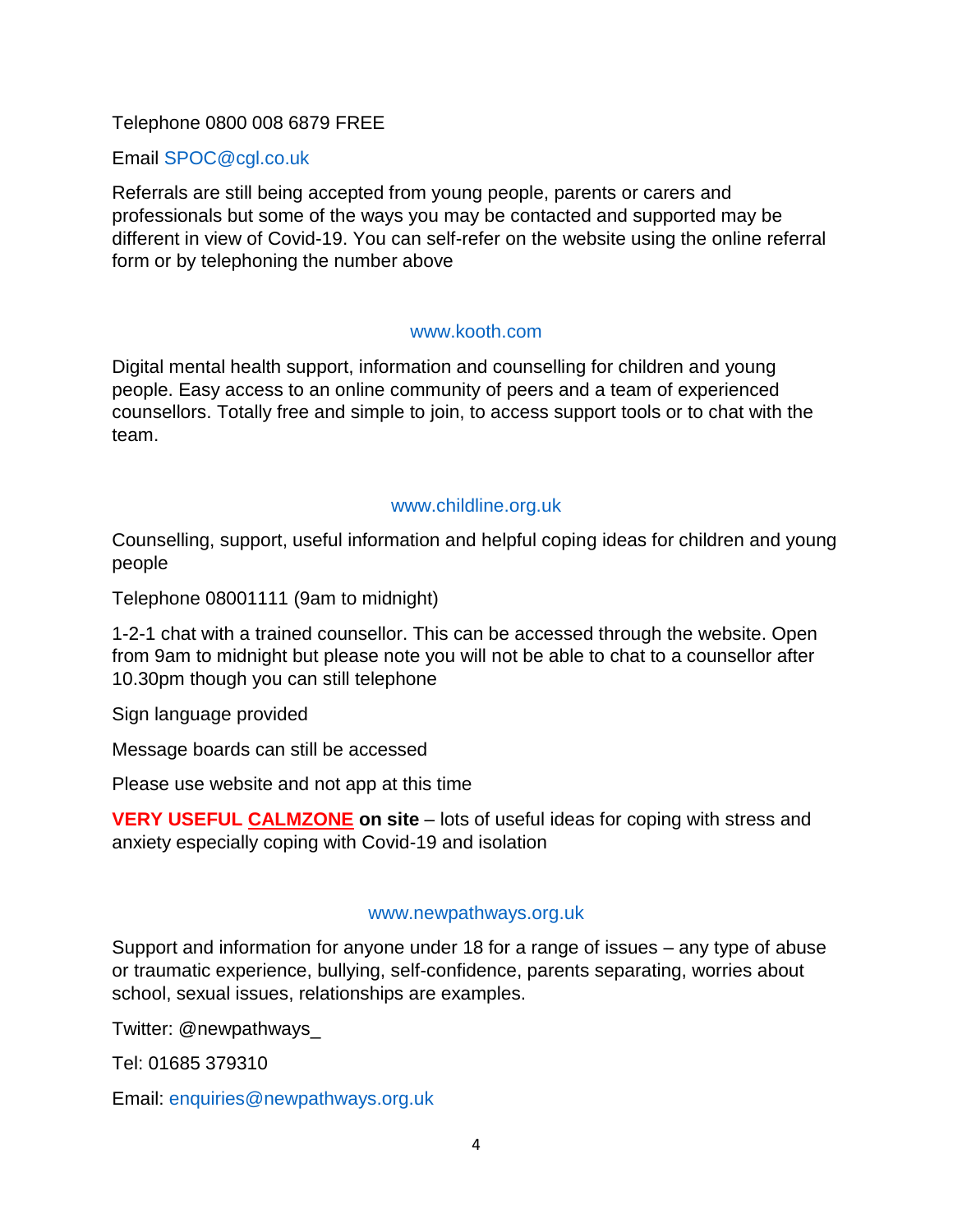## DOMESTC ABUSE

### [www.thehideout.org.uk](http://www.thehideout.org.uk/)

Designed by Women's Aid to help children and young people understand domestic abuse and how to take positive action if it happens to you.

Please also take note of the Child line contact information and Young Minds crisis text service

## **DRUGS AND ALCOHOL**

### [www.dan247.org.uk](http://www.dan247.org.uk/)

Also known as Wales drug and alcohol helpline

Provides free and confidential advice to anyone affected by drugs and alcohol with section on using drugs and alcohol during covid-19

Phone: 0808 808 2234 FREE (bilingual and open 24/7)

Text: DAN to 81066

Email confidentially through website

### [www.talktofrank.com](http://www.talktofrank.com/)

Free and confidential advice to anyone affected by drugs and/or alcohol in 120 different languages

Phone: 0300 123 6000 24/7 and 365 days per year (local rate call charges apply)

Email: Through online form and the response will come from [frank@talktofrank.com](mailto:frank@talktofrank.com)

Text: 82111

Live chat: Service operates 2pm to 6pm 365 days per year

#### [www.Nacoa.org.uk](http://www.nacoa.org.uk/)

(National Association for Children of Alcoholics)

Online support, advice and information

Phone: 0800 358 34 56 FREE and confidential (Monday to Saturday 2pm to 7pm)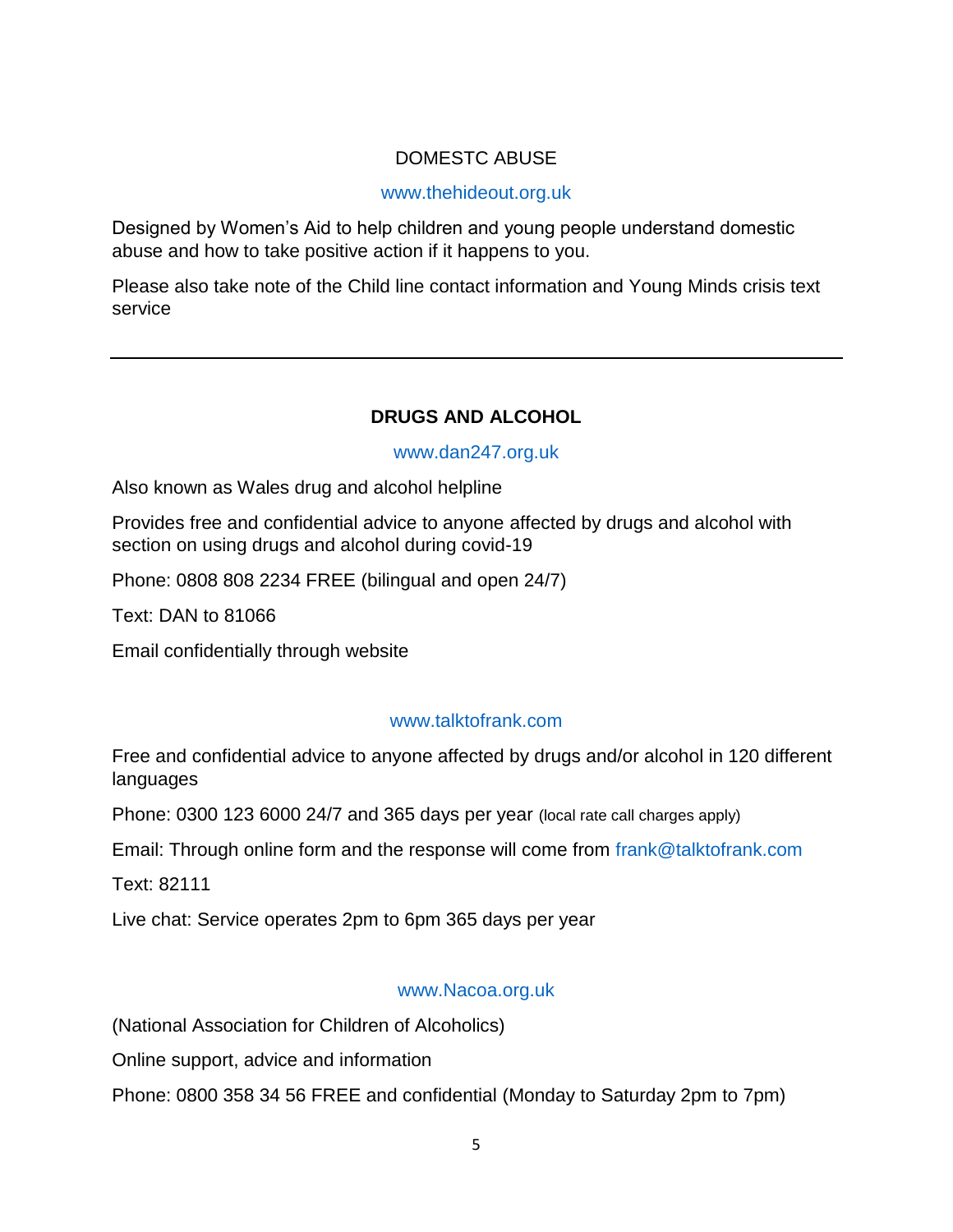### **EATING DISORDERS**

#### [www.beateatingdisorders.org.uk](http://www.beateatingdisorders.org.uk/)

Youth helpline: 0808 801 0711 (free)

This line is open 365 days per year between 12pm and 8pm weekdays and 4pm to 8pm on weekends and bank holidays.

Web chat is also available via the website

Email: [fyp@beateatingdisorders.co.uk](mailto:fyp@beateatingdisorders.co.uk)

Online group called The Sanctuary is also available via the website. This is a safe place for those with eating disorders to share concerns and advice on how they are coping

There is also a useful section on eating disorders and coronavirus which can be accessed via the website

Staff hope to maintain the above services but have seen a 30% increase in demand so please bear this in mind if contacting

---------------------------------------------------------------------------------------------------------------------

# GENDER AND/OR SEXUAL IDENTITY

### [www.umbrellacymru.co.uk](http://www.umbrellacymru.co.uk/)

Specialising in gender and sexual identity, diversity, equality and inclusion related issues. Support to help individuals explore, understand and express gender and/or sexual identity. Support for anyone who identifies as LGBT+ or is questioning sexuality and/or gender identity – emotional support, information, signposting and practical support. Also support with any resulting school or family related issues

Tel: 0300 302 3670 (Please leave a voicemail with a contact number if call not answered)

Email: [support@umbrellacymru.co.uk](mailto:support@umbrellacymru.co.uk)

Follow on twitter and face book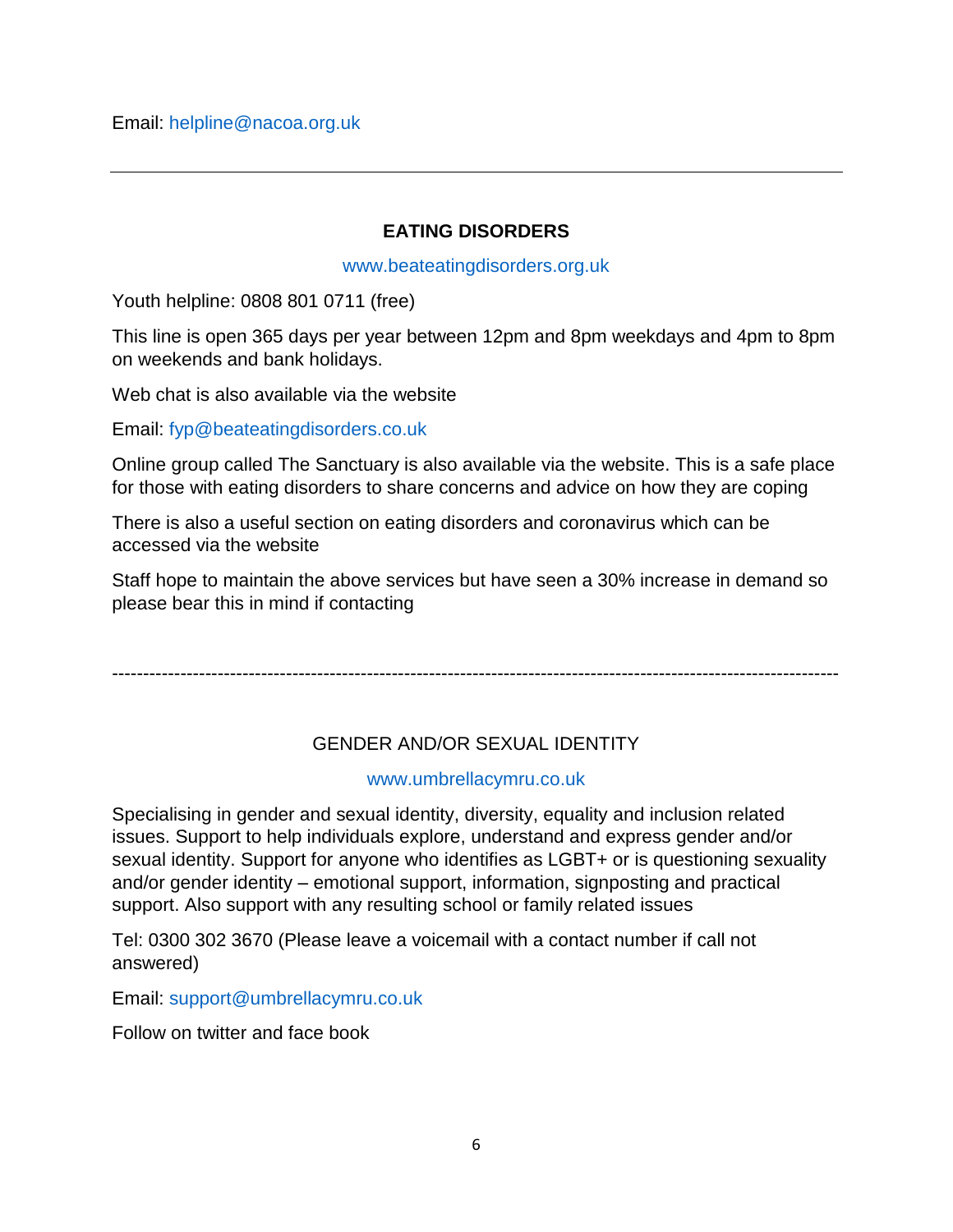### [www.mermaidsuk.org.uk](http://www.mermaidsuk.org.uk/)

Helping gender diverse children and young people and their families. A safe place for young transgender people to find support and help one another.

Tel: 0808 801 0400 Monday to Friday 9am to 9pm (confidential)

This help line is available to transgender youth up to age 19, to family and professionals.

Web chat 9am to 9pm Monday to Friday

Text MERMAIDS to 85258 (Free crisis support available 24/7)

Please note this text is free with most providers but may warn you of a charge when using a Samsung phone but it is actually free

Email: [info@mermaidsuk.org.uk](mailto:info@mermaidsuk.org.uk)

### [www.facebook.com/impactCardiff](http://www.facebook.com/impactCardiff)

For young people mainly age 11 to 16 who identify as lesbian, gay, bisexual or transgender and those who are questioning or unsure about gender identity and/or sexual identity

Email: [lgbt@cathays.org.uk](mailto:lgbt@cathays.org.uk)

Peer support groups are currently suspended due to Covid-19 but groups are running virtually and you can still join by emailing as above

### [www.stonewallcymru.org.uk](http://www.stonewallcymru.org.uk/)

The UK's largest LGBT+ charity offering advice on anything relating to LGBT+

The following lines are still open but operating a voicemail only service so please leave a message and contact details and someone will respond within three days

Tel: LGBT switchboard 10am to 10pm every day 0300 330 0630

FREEPHONE: 0800 050 2020 9.30am to 4.30pm Mondays to Fridays only

Email: [info@stonewall.org.uk](mailto:info@stonewall.org.uk)

---------------------------------------------------------------------------------------------------------------------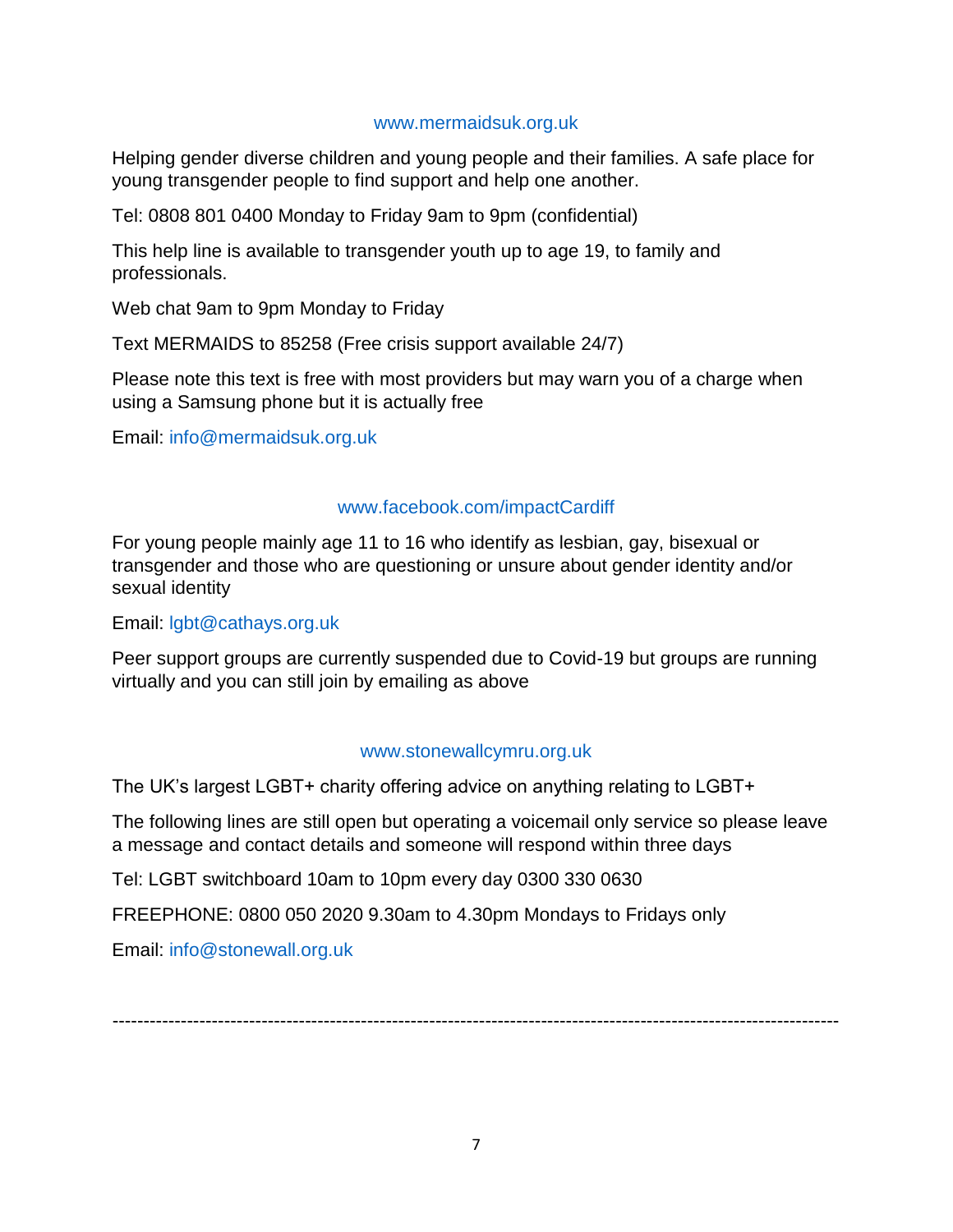## **IN CARE OR CARE LEAVERS**

### [www.becomecharity.org.uk](http://www.becomecharity.org.uk/)

Advice, information and support for young people in care or care leavers

Phone: 0800 023 2033 (10.30am to 3pm Monday to Friday)

Email: [advice@becomecharity.org.uk](mailto:advice@becomecharity.org.uk)

## **MENTAL HEALTH INFORMATION AND LINKS TO OTHER SUPPORT**

### [www.callhelpline.org.uk](http://www.callhelpline.org.uk/)

Emotional support and information for the people of Wales

Telephone: 0800 132 737 FREE

Text: 81066 FREE (but provider connection charge applies)

Text HELP and an idea of the support you need e.g. HELP number for young minds Cardiff.

Services are available 365 days per year and 24/7

Anyone under age 16 will need parent/carer permission

PLEASE NOTE the text service is not for urgent help.

### [www.youthaccess.org.uk](http://www.youthaccess.org.uk/)

Youth information advice and links to local support and counselling services

### [www.meiccymru.org](http://www.meiccymru.org/)

Free and confidential information, advice, advocacy and support for young people under 25.

Telephone: 080880 25456 (no information on call charges)

Text: 84001

Online chat service

Services operate 8am to midnight 365days per year

#### [www.nyas.net](http://www.nyas.net/)

National youth advice service for England and Wales offering free and confidential information, advice, advocacy and support for children and young people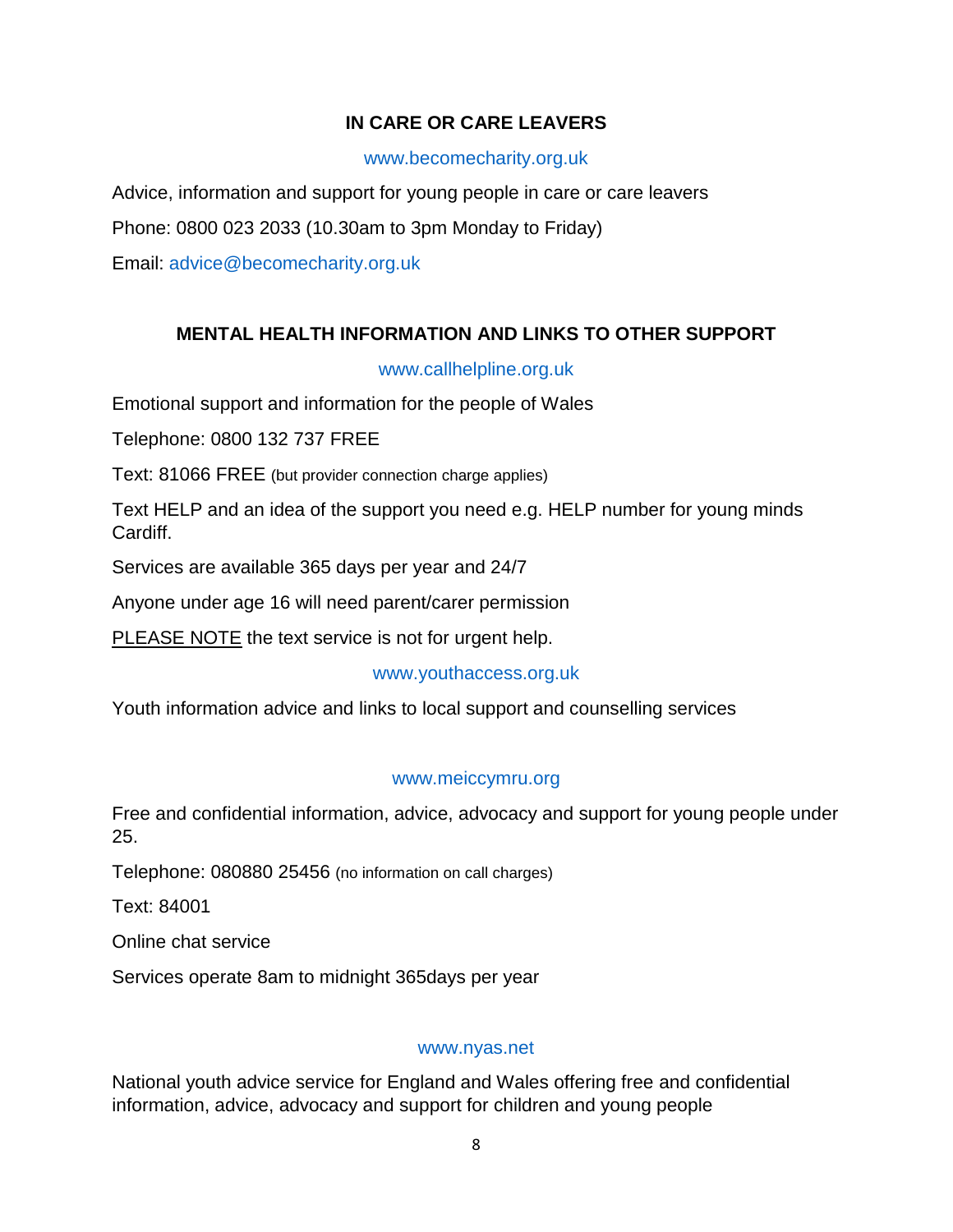## Telephone: 0808 808 1001 FREE

Email: [help@nyas.net](mailto:help@nyas.net)

### [www.thesprout.co.uk](http://www.thesprout.co.uk/)

Information for young people on local services promoting mental health and useful information sections e.g. sexual health, relationships, money

Submit message or enquiry online

Search for local services in your area

### [www.themix.org.uk](http://www.themix.org.uk/)

Support for young people under 25 – on full range of issues such as relationships, money, mental health, and homelessness.

Telephone: 0808 808 4994 (FREE 7 days per week 4pm to 11pm)

1-2-1 web chat 4pm to 11pm

Crisis messenger text 'the mix' to 85258 (24/7) a trained volunteer will respond within 5 minutes

Useful link on coping with corona virus

Useful apps and tools some of which are created in-house

#### [www.mefirst.org.uk](http://www.mefirst.org.uk/)

Reliable information about health issues affecting young people. Real life experiences shared by young people for young people. A full A-Z of common issues, experiences and coping ideas

#### [www.brook.org.uk](http://www.brook.org.uk/)

Clinical sexual health support and education and wellbeing services for young people with links to local services. Full range of issues with information on website – e.g. contraception, pregnancy, STI's, gender, sexuality and abuse.

PLEASE NOTE attendance at clinics is by appointment only due to Covid-19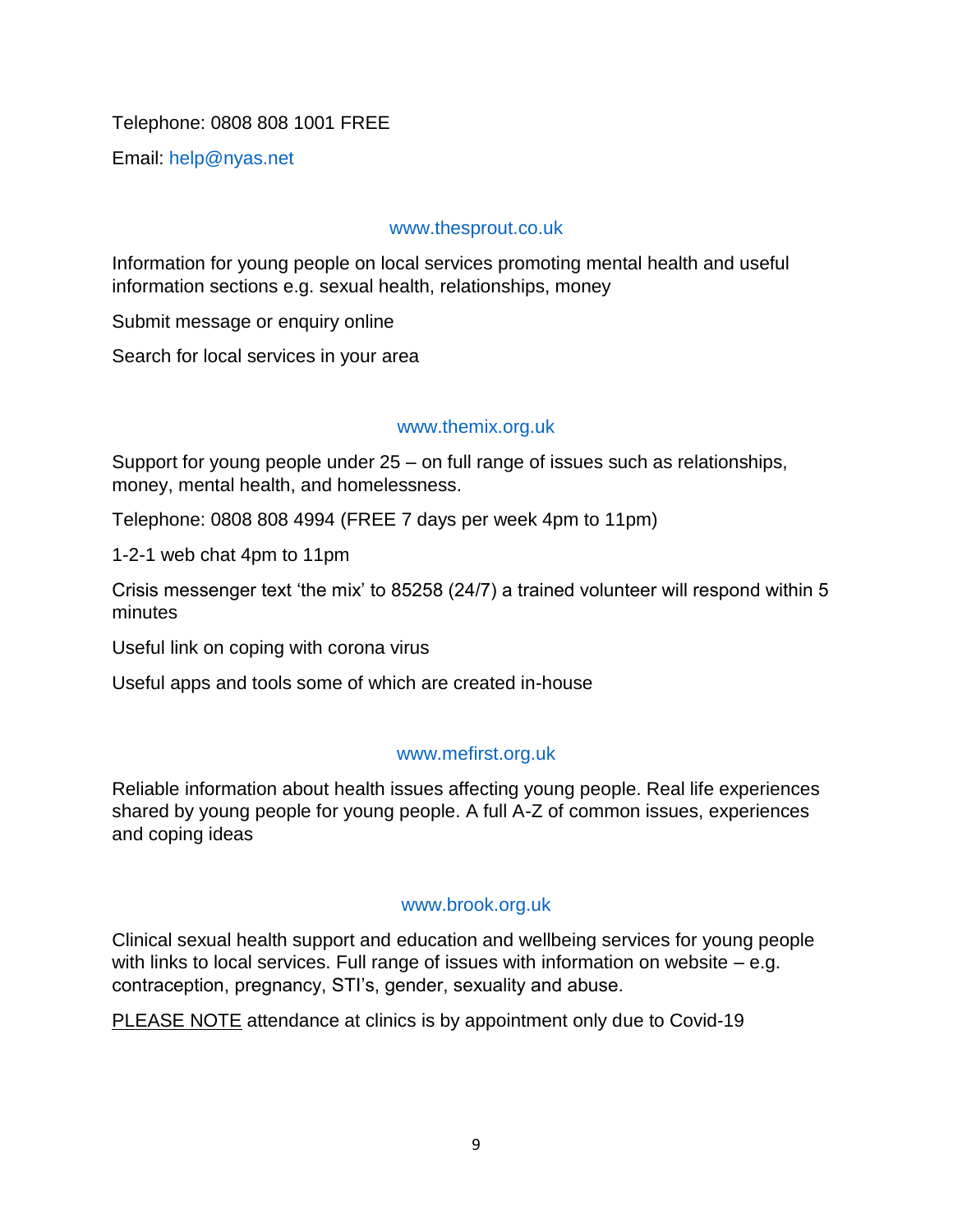#### [www.youngminds.org.uk](http://www.youngminds.org.uk/)

Lots of information about mental health

Crisis text service: Text YM to 85258 and you will be connected to a trained volunteer within 5 minutes. 24/7 service

(site states text free with the following providers – EE, o2, 3, Vodafone, giff gaff, virgin mobile, Tesco mobile, BT mobile, iD mobile, sky, Telecom plus. You may still get a warning that says charges may apply but this is automatic with 5 digit text numbers and does not apply to the list shown)

#### [www.nhs.uk/moodzone](http://www.nhs.uk/moodzone)

Google the above and you will find lots of links to useful information on mental health – how to cope – useful tools – apps – audio guides – mindfulness etc.

### [www.meddwl.org](http://www.meddwl.org/)

A site where you can access support, learn about different mental health disorders, read about others experiences and get information on links to other support sites – all through the medium of welsh. The aim is to make it easier to find welsh language mental health information by bringing everything together on this one site

## **SELF-HARM**

#### [www.selfinjurysupport.org.uk](http://www.selfinjurysupport.org.uk/)

Lots of information and support for individuals who self-harm

TESS (telephone and email support service) is suspended due to covid-19

Please text for support: 07537 432444

Web chat is also available via website

Times of both 7.30pm to 9pm on Tuesdays, Wednesdays and Thursdays

### [www.lifeSIGNS.org.uk](http://www.lifesigns.org.uk/)

Lots of information about managing and coping with self-harm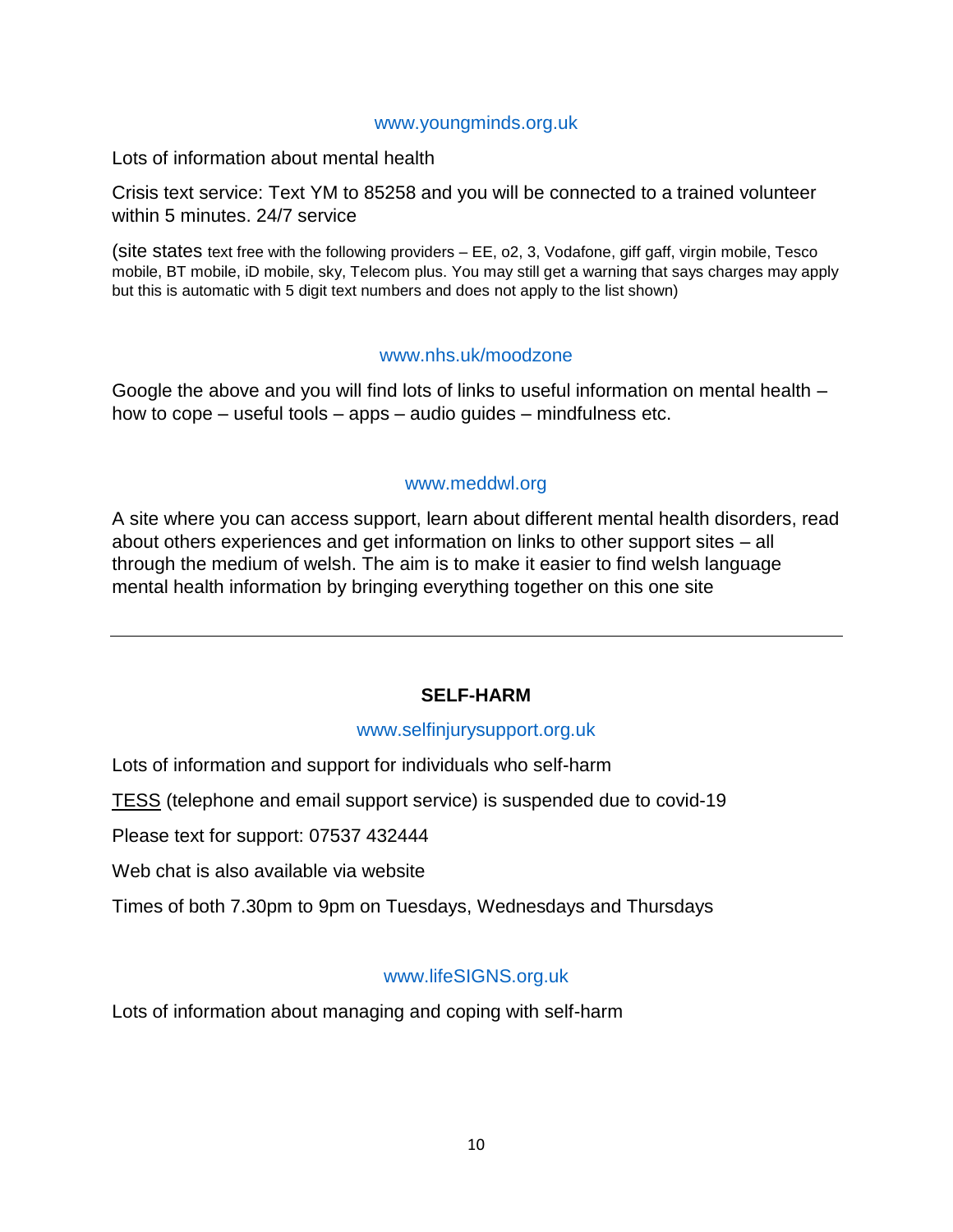### [www.amberproject.org.uk](http://www.amberproject.org.uk/)

Information and support for individuals aged between 14 and 25 in the Cardiff and surrounding area who have experience of self-harm. Workshops, one to one support and counselling are accessible and young people can self-refer.

Telephone: 02920 344776

Text/Phone: 07905 905437

Email: [amber.project@churcharmy.org](mailto:amber.project@churcharmy.org)

Please note there is a waiting list and increased demand for service. Response times are slower due to covid-19 and some services may be disrupted. Please bear this in mind

#### [www.nhsn.co.uk](http://www.nhsn.co.uk/)

(National Self-Harm Network)

Support for individuals who self-harm. Online forum offering information, advice, discussion. The forum is closely monitored 24/7

---------------------------------------------------------------------------------------------------------------------

### **SUICIDAL THOUGHTS**

#### [www.samaritans.org](http://www.samaritans.org/)

Please be aware that visits to branches are currently unavailable due to covid-19

There is a link to useful information if you are particularly worried about coronavirus

Telephone: 116 123 FREE (365 days per year and 24/7)

Telephone: 0808 164 0123 (welsh speakers 7am to 11pm)

Email: [jo@samaritans.org](mailto:jo@samaritans.org) (BUT if you require an urgent response then please phone)

#### [www.papyrus-uk/hopelink](http://www.papyrus-uk/hopelink)

Information and support for children and young people under 35 who are experiencing thoughts of suicide or for those who are concerned about a young person with suicidal thoughts

Telephone: 0800 068 4141 FREE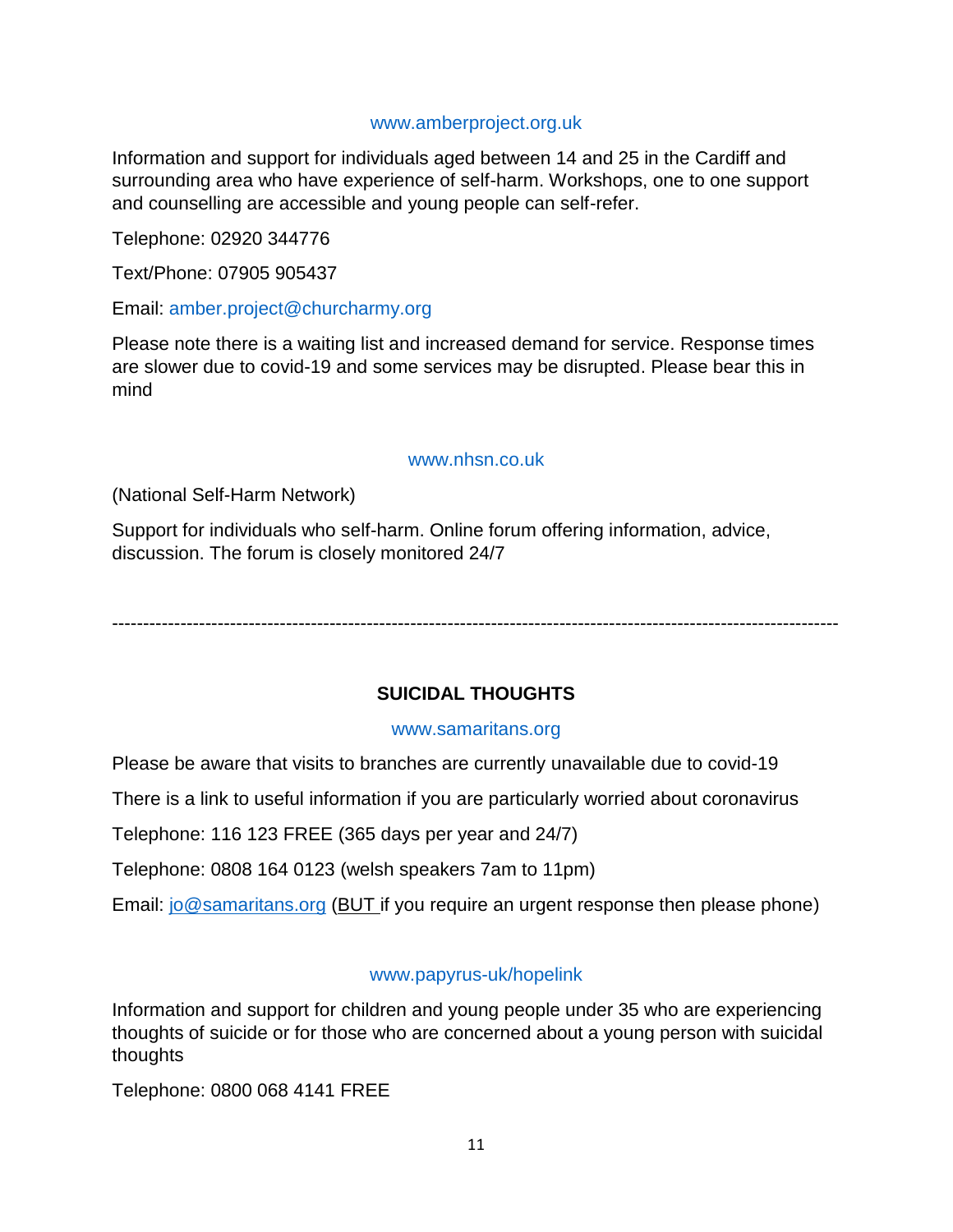Text: 07860 039967

Email: [pat@papyrus-uk.org](mailto:pat@papyrus-uk.org)

Open 9am to 10pm weekdays, 2pm to 10pm on weekends and bank Holidays

# **YOUNG CARERS**

[www.ymcacardiff.wales](http://www.ymcacardiff.wales/)

Useful information and support for young carers Email: [cardiffyoungcarers@ymcacardiff.wales](mailto:cardiffyoungcarers@ymcacardiff.wales) [valeyoungcarers@ymcacardiff.wales](mailto:valeyoungcarers@ymcacardiff.wales)